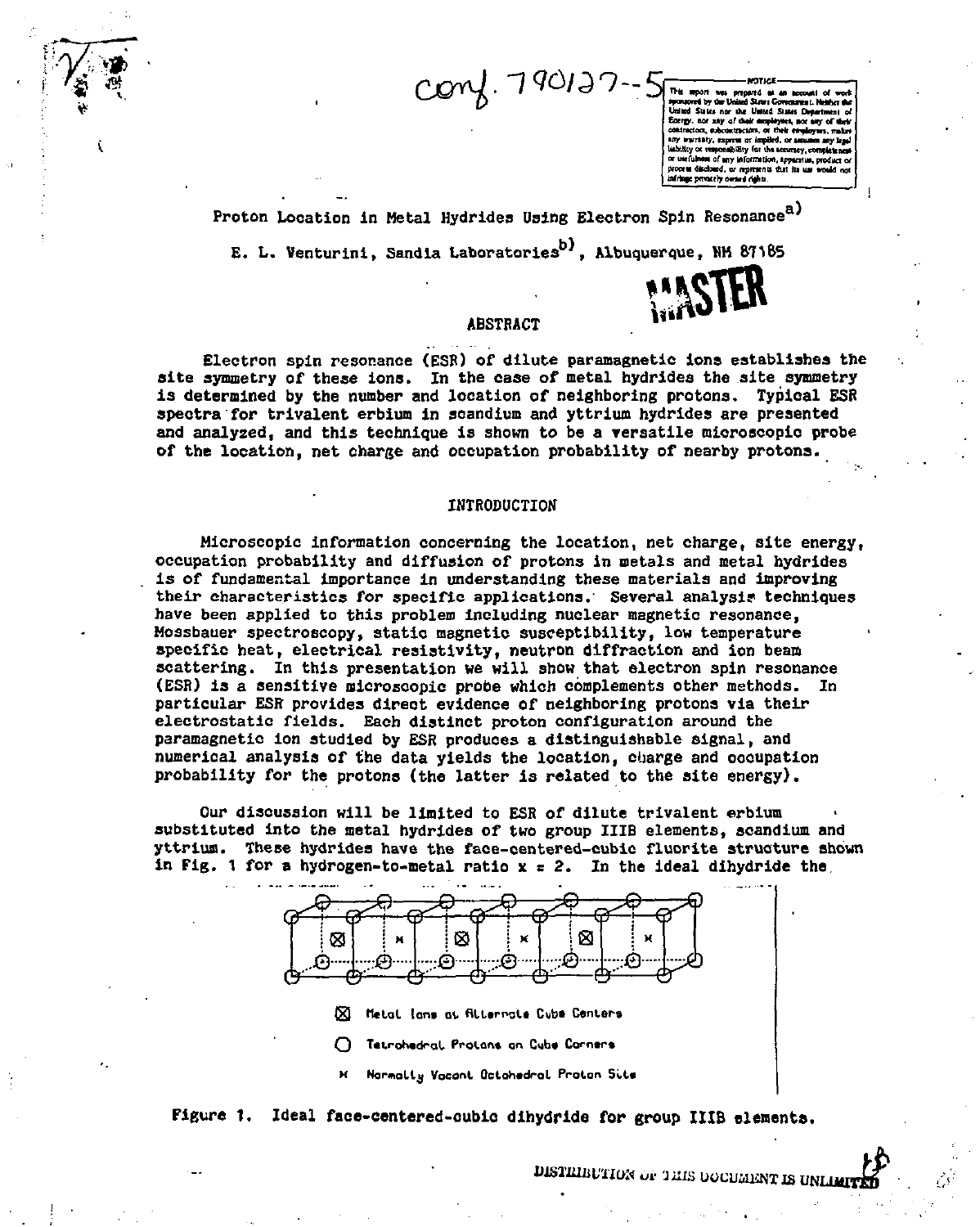**protons occupy all available tetrahedral sites forming a simple cubic network. The metal atoms (ions) fill alternate cube centers as shown. The other cube centers are octahedral sites for protons which are normally vacant for x less than 2. The nearest neighbors of a given metal atom are eight tetrahedral protons (simple cube). The six next-nearest neighbor sites (empty adjacent cube centers) form an octahedron.** 

**The samples used in this work are prepared by first arc-melting measured quantities of either scandium or yttrium metal plus 0.1 atomic percent erbium on a water-cooled copper hearth in a purified argon atmosphere. The resulting ingot is then loaded vitb the desired aocunt of hydrogen in a modified Sieverts<sup>1</sup> apparatus. The metal hydride is ground into a fine powder, and placed in a microwave cavity for ESS measurements. . By varying the erbium content of our samples we have determined that the erbium is randomly distributed on metal lattice sites throughout the hydride. Exposure to air at room temperature for long periods of time does not alter the ESR signals obtained with these materials.** 



**Figure 2. ESR spectrum for erbium in scandium hydride. Solid line is experimental data; dashed line is numerical fit (discussed in text).** 

**In Fig. 2 we show the erbium ESR signal measured in a scandium hydride**  powder with  $x = 1.99\pm0.01$  at 2 <sup>o</sup>K and 9.8 GHz. The derivative absorbed **microwave power la plotted versus the statio applied magnetio field in Oe. The solid line la the aotual digitized data, and the dashed ourve is a numerical fit. This spectrum is the sum of ESH signals from erbium iona in three distinct sites, one with cubic symmetry and the other two with uniaxial (tetragonal) symmetry. In the next seotlon we will discuss each site and ita associated ESR signal. In the third section we analyze the proton occupation**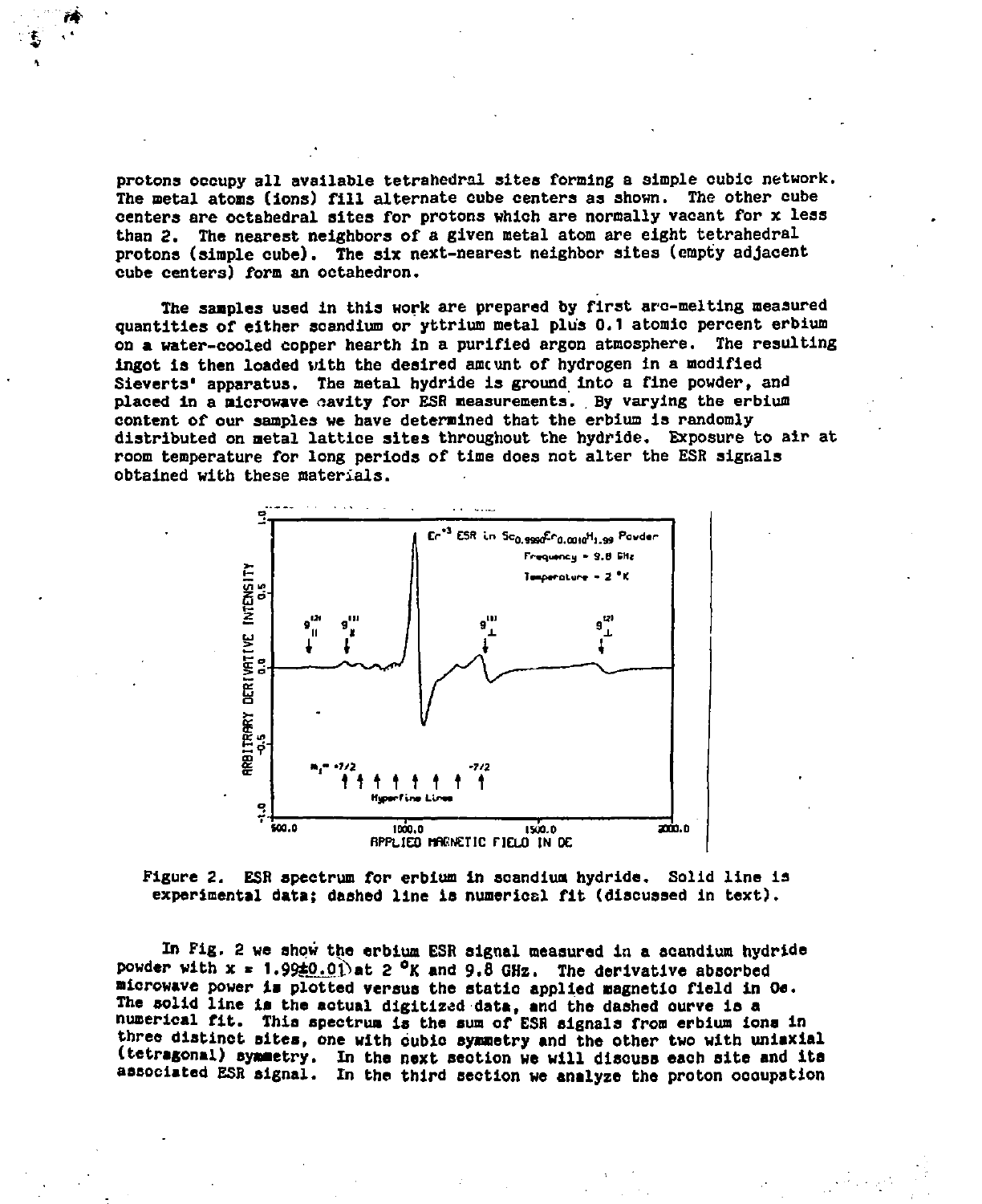**probability determined from the strength of the different ESR signals versus the bulk hydrogen-to-metal ratio. Finally, we present ESR data for erbium in yttrium hydride which establishes a new proton configuration with biaxial (orthorhombio or lower) symmetry.** 

#### **ERBIUM IN SCANDIUM HYDRIDE**

**The microwave power absorption shown in Fig. 2 is due to transitions within the ground state of the erbium ions in scandium hydride. A free trivalent erbium ion has eleven If electrons which couple to produce a total angular momentum J = 15/2. Thus the ground state for this free ion is sixteen-fold degenerate. This degeneracy is lifted when the erbium ion is located in a metal hydride lattice.** 

**Consider an erbium ion surrounded by a simple cube of eight tetrahedral protons as shown in Fig. 3a. If these protons have a net charge, they will produce an electrostatic field with cubic symmetry at the erbium ion. The general problem of a rare earth ion in a cubic electrostatic field has been solved by Lea, Leask and Wolf (LLW).£1] They find that the sixteen degenerate levels of the free trivalent erbium ion are split-into three four-fold degenerate levels (quartets) and two two-fold degenerate levels (doublets). If the charges on the cube corners are positive, a quartet is the ground state, while for negative charges a doublet is the lowest level in most situations.** 



**Figure 3. (3a) Erbium in a cubic site; (3b) theoretical ESR spectrum.** 

**In disouaaing ESR it is convenient to define an effective g-factor given by the following relation:**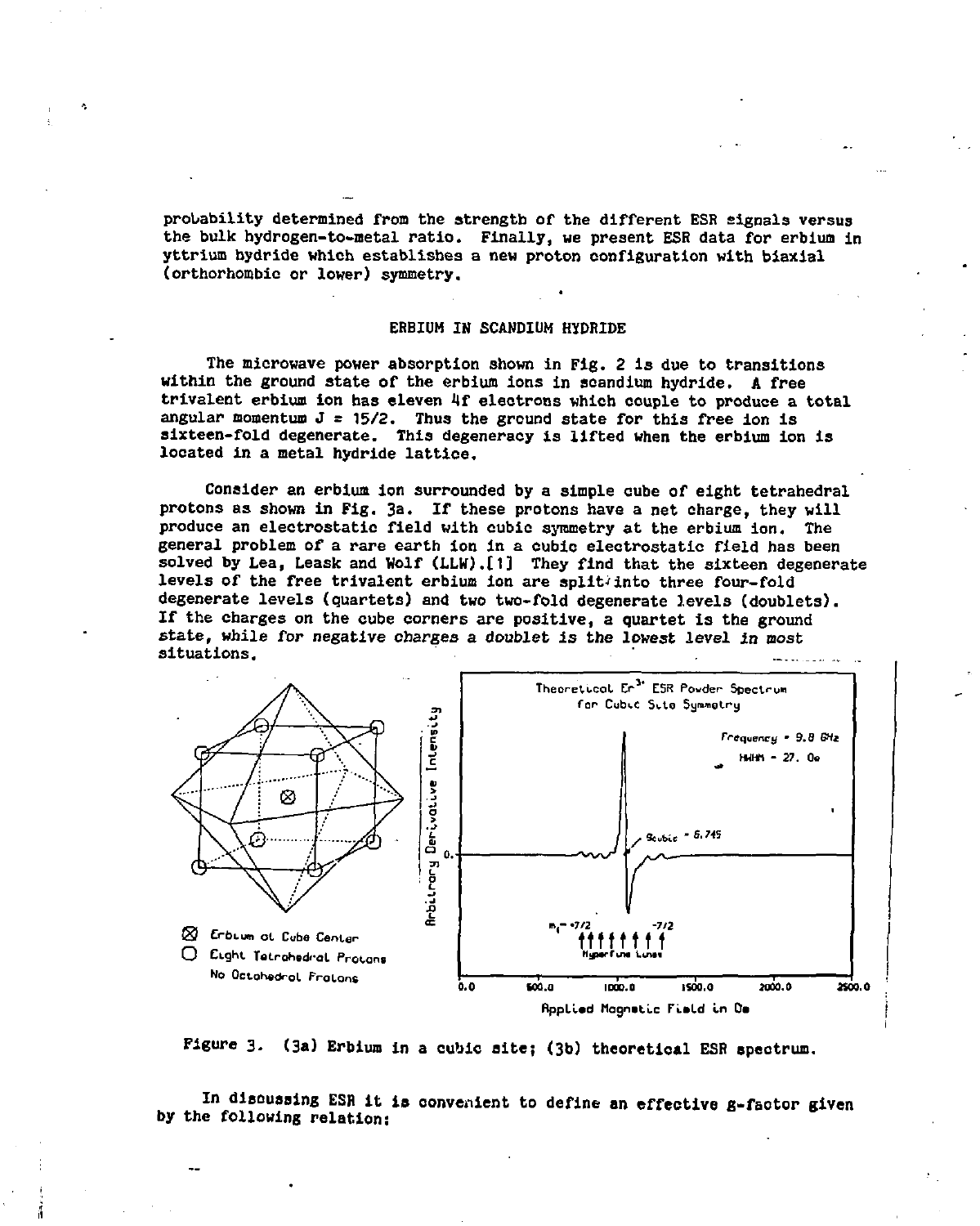$$
g = h \sqrt{\beta} H_{res}
$$
 (1)

where h is Planck's constant,  $\mathbf{v}$  is the microwave frequency,  $\mathbf{\hat{A}}$  is the Bohr magneton and H<sub>res</sub> is the applied magnetic field for maximum power absorption. **For the main (largest) derivative absorption signal shown in Figs. 2 and 3b the g-factor is 6.745, and this identifies the ground state as a doublet using the results of LLH. If the ground state is a doublet, the protons which produce the cubic electrostatic field must have a net negative charge. This result is termed the hydridic model, and it has been confirmed in numerous previous studies in these materials.** 

**The g-factor is only one of four adjustable parameters in the theoretical lineshape shown in Fig. 3b. The lineshape is Lorentzian (determined by its agreement with the experimental data in Fig. 2) , and contains an arbitrary amount of absorption plus dispersion. This is due to the metallic powder sample used for the measurements which has a skin depth comparable to the particle size at the microwave frequency used here. Hence one parameter is the relative amount of absorption and dispersion to best fit the data. A second parameter is the strength of the signal (the integrated intensity is proportional to the number of erbium ions in cubic sites). Finally, the half-width at half-maximum (HWHM) of the absorption is 27 Oe for the best agreement with the measurements. These parameters were used to calculate the theoretical lineshape shown in Fig. 3b for erbium in a cubic site.** 

**There is one additional complication for erbium ESR. There are several stable Isotopes of erbium, and one isotope with a natural abundance c. = 0.23 has a nuclear spin I \* 7/2 (the remaining isotopes have no nuclear spin). At the measurement temperature of 2 °K in an applied magnetic field of 1000 Oe this nuclear spin is almost evenly distributed among the eight available**  states from m = +7/2 to -7/2. This produces eight small subsidiary **absorptions centered on the main resonance (referred to as hyperflne lines in Figs. 2 and 3b). These eight lines have an amplitude o/[8(1-c)) compared with the main line (roughly 0.037 for c** *a* **0.23). Since the electrostatic field has cubic symmetry for the site shown in Fig. 3a, the main line and its hyperfine lines have an Isotropic g-factor (the angle of the applied magnetic field with respect to the cube axes does not alter the absorption energy).** 

**Comparing the theoretical curve in Fig. 3b for erbium in a cubic site with the data in Fig. 2, we find four measured absorption signals which are not explained. There are two peaks at fields less than the main line in**  Fig. 2 labelled  $g_H$  with supersoripts 1 and 2, and there are two signals at **fields above the main line labelled**  $g_i$  **1 and 2. The sharp decrease in size of these four resonances as the hydrogen-to-aetal ratio is lowered suggests that they are due to additional protons near some erbium ions. By their general shape, i.e., • positive peak at low field and a two-sided resonance at high field, we know that they arise from erbium ions in sites with axial (tetragonal or trigonal) symmetry.** 

Consider the proton configuration shown in Fig. 4a. The addition of one **octahedral proton to the eight tetrahedral protons changes the erbium site**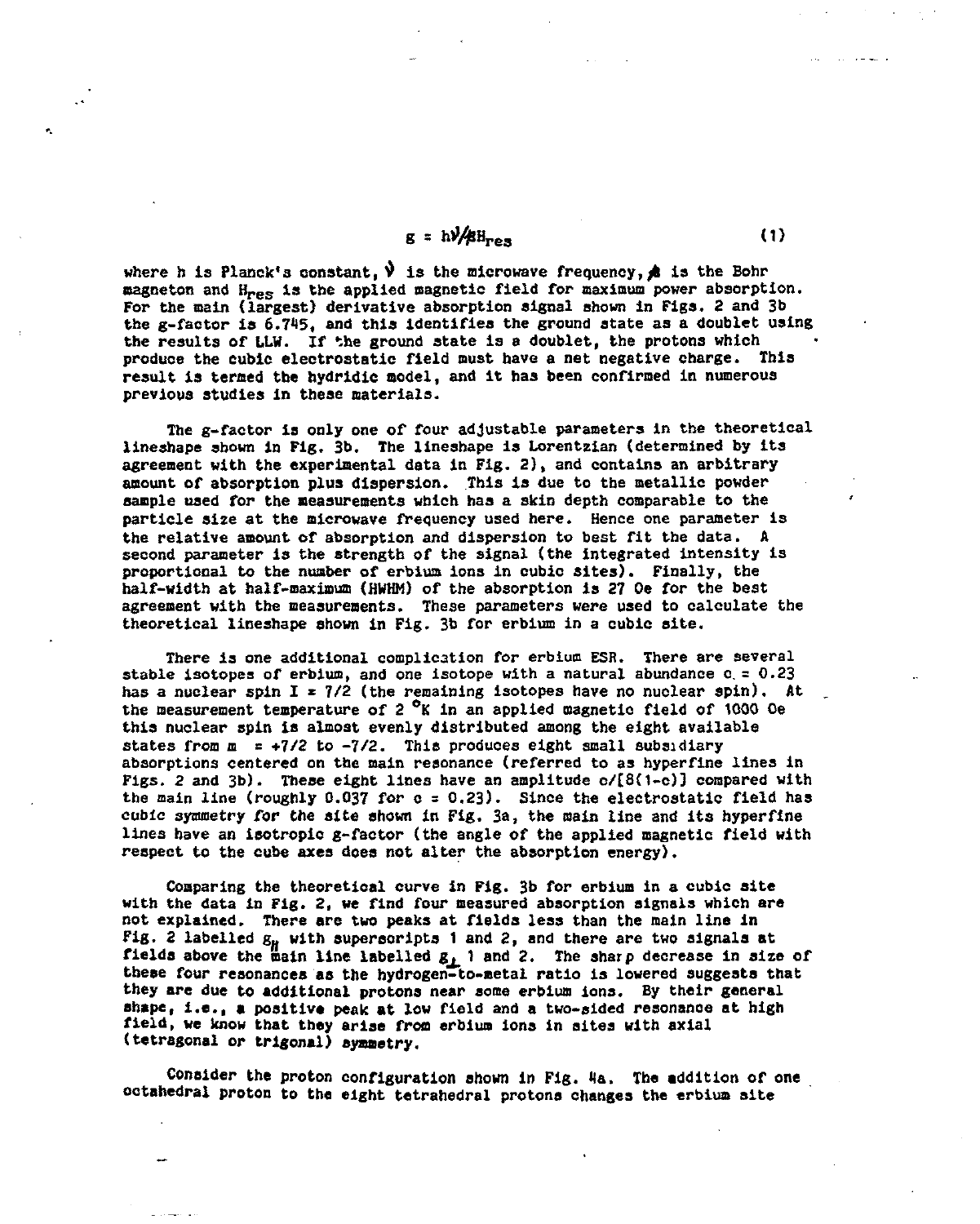**symmetry from cubic to tetragonal. This introduces additional components into the electrostatic field acting on the erbium ion (assuming the octahedral proton has a net charge), and the isotropic g-faotor defined in EQ . (1) for erbium in a cubic site now has an angular dependence:** 

$$
g = \sqrt{\delta_H^2 \cdot \cos^2 \theta + \epsilon_L^2 \cdot \sin^2 \theta}
$$
 (2)

where  $\theta$  is the angle between the applied magnetic field and a line connecting **the erbium ion and the octahedral proton in Fig. 4a. The g-factor varies from**   $g_{\mu}$  when  $\hat{\theta}$  is zero to  $g_{\mu}$  when  $\hat{\theta}$  is  $\hat{\pi}/2$ .



**Figure 1. (la) Erbium in an axial site; (4b) theoretical ESR spectrum.** 

**The theoretical ESR spectrum for erbium in an axial site depends on the**  separation of magnetic fields corresponding to  $g_{\mu}$  and  $g_{\mu}$  compared with the **absorption HWHM. For erbium in the site shown in Fig. Ta we find the best agreement with the data when the g-values are 9.0 and 5.43, respectively, with**  a HWHM of 31 Oe. This produces the theoretical spectrum shown in Fig. 4b, **where one uses the angular variation in Eq. (2) plus the appropriate intensity versus angle [2], and averages the calculated ESR signal over all angles for a powder sample. The assumptions inpliolt in this analysis are justified by the agreement with the measured data. The hyperfine lines which are olearly resolved for erbium in a cubic site are not observed after averaging over all angles for an axial site.** 

**The site shown in Fig. 4a explains the signals in Fig. 2 labelled with a superscript 1. The remaining pair of signals with superscript 2 are also due to erbium in an axial site ai shown in Fig. Sa. Here we have two octahedral protons on opposite sides of the erbium ion. As dlsouased in the next**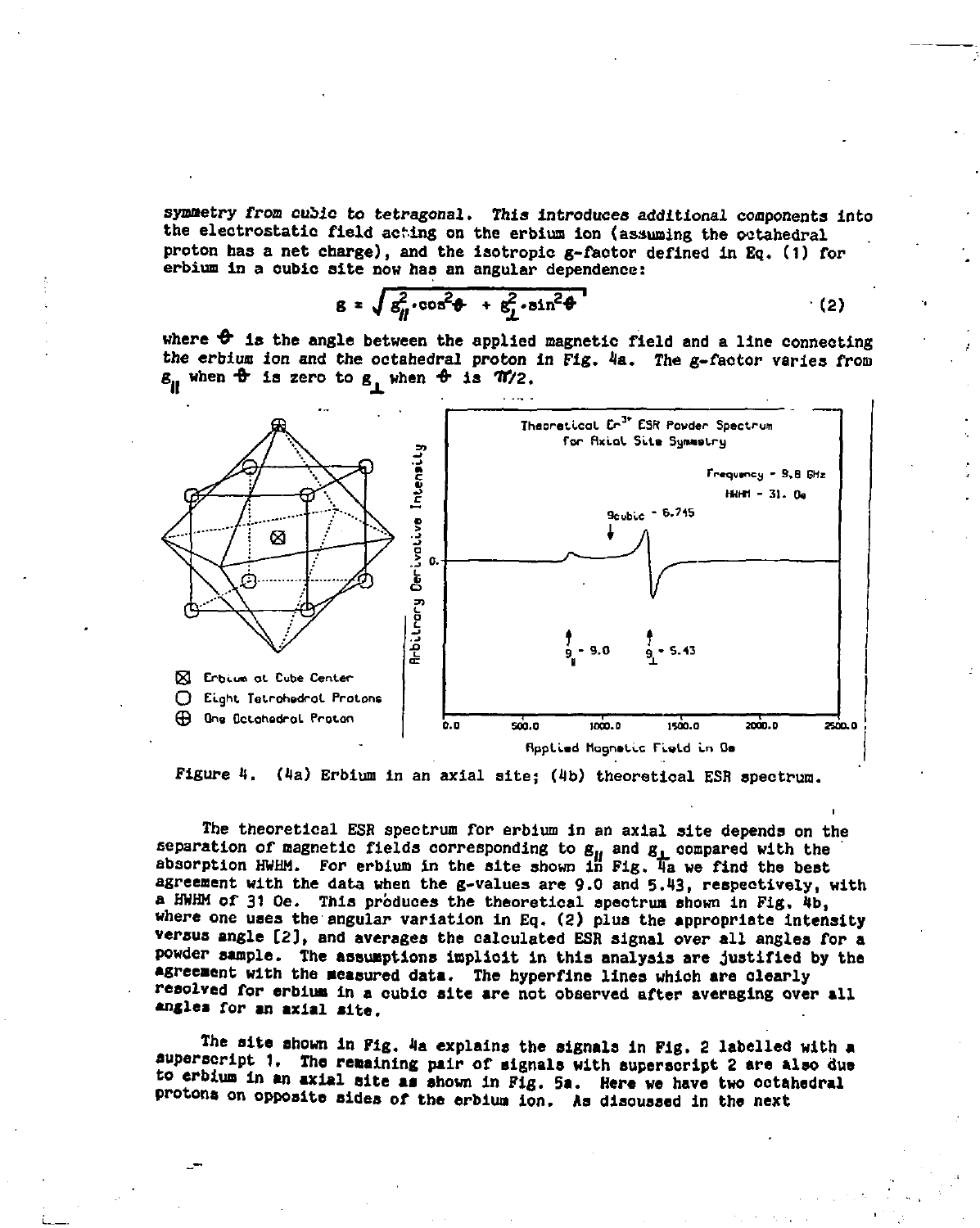section, the erbium site shown in Fig. 5a has twice the axial electrostatic **field as that in Fig. 4a. The theoretical spectrum in Fig. 5b is similar to that in Fig. 4b except that the g-values are now 11.0 and 1.05, and the HHHM is 50 Oe. The calculated curve shown as a dashed line in Fig. 2 is the sun of the three theoretical curves shown in Figs. 3b, 4b, and 5b.** 





## **. SITE OCCUPATION PROBABILITY**

**Two considerations support our suggestion that the proton configurations in Figs. 4a and 5a give rise to the axial ESR signals shown in Figs. 4b and 5b. First we disouss a calculation of g-faotors for the ground state of an erbium ion in a cubic electrostatic field with a small axial perturbation. Then we consider the probability that a proton oooupies the octahedral position next to en erbium ion versus the bulk hydrogen-to-metal ratio.** 

**As mentioned above, the electrostatic field from the simple oube of tetrahedral protons can be treated as a perturbation on the slxteen-fold degenerate ground state of a free trivalent erbium ion. Treating the protons**  as point charges, one can write the field in terms of the erbium ion **coordinates.£33 The problem is then rewritten using the Stevens' operator equivalent method £4], resulting in a Hamiltonlan which lifts the sixteen-fold degeneracy of the ground state. This Hamiltonian contains terms with fourth and sixth order spin operators, and the entire problem involves two parameters, an overall energy splitting H and a ratio of fourth to sixth order**  terms r. The ESR signal associated with cubio site symmetry has a g-factor of **6.745 (Fig. 3b), and this identifies the ground state as a**  $\mathbb{F}_7$  **doublet.** From **this it follows that W must be positive, the net oharge on the tetrahedral**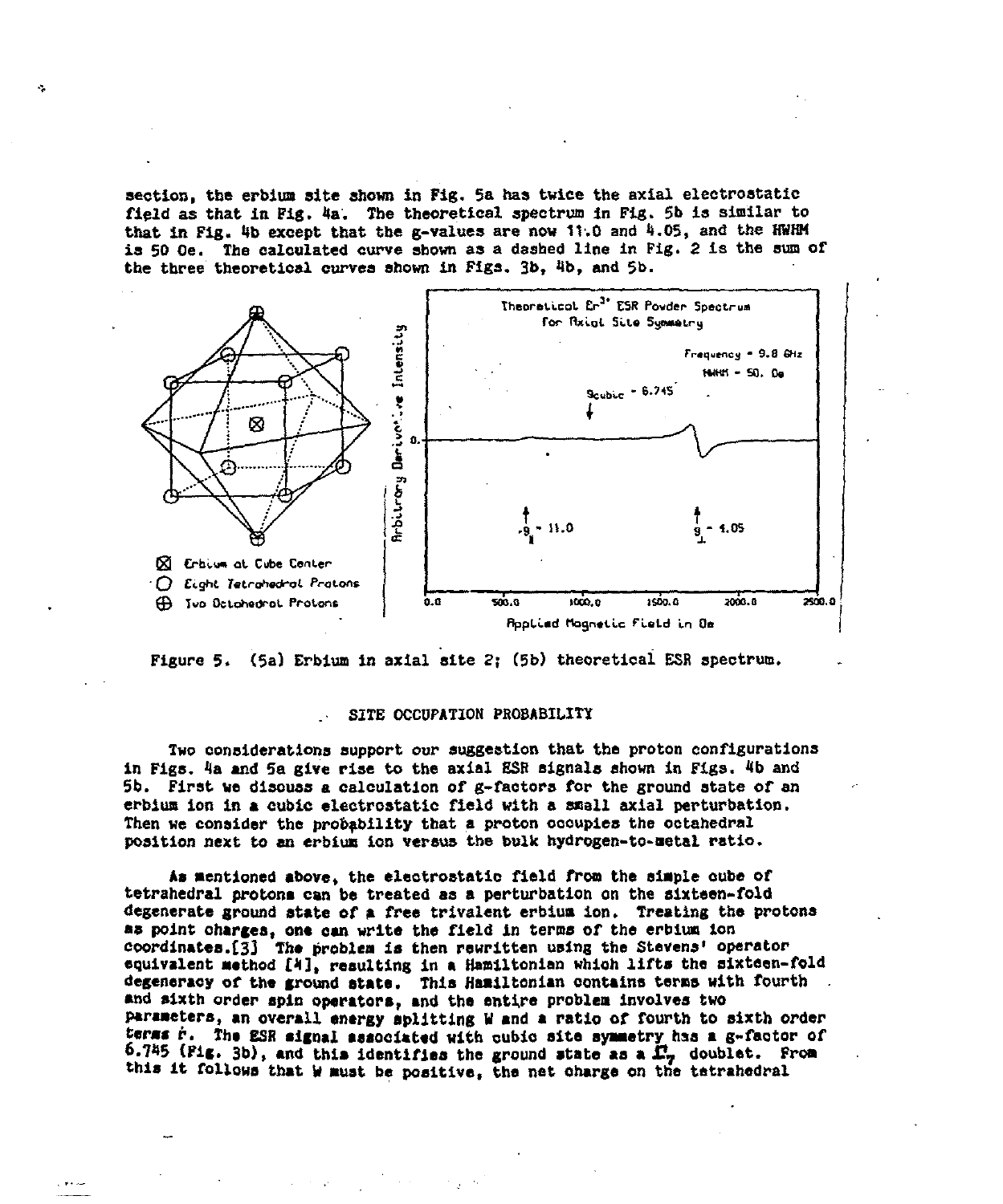

**protons must be negative (hydridio model), and r must be between -0.5 and +0.6.[I]** 

t k



**The addition of one octahedral proton as shown in Fig.** *Ha* **introduces new terms in the Hamiltonian. This problem has been studied by Xi and Choh [5] for interstitial fluorine in the calcium fluoride lattice which is isostructural with the dlhydrides. The new ground state for the erbium ion in**  this axial site has two g-factors,  $g_{\mu}$  and  $g_{\mu}$ , which deviate from the cubic (isotropic) value as the strength of the axial field increases relative to the **cubic field. He have calculated the g-faotors for this ground state as shown in Fig. 6. Choosing the fourth to sixth order parameter r \* -0.10, we find**  that an axial electrostatic field of some 12% of the cubic field energy yields **axial g-factors of 5.'13 and 9.1 in good agreement with those for the axial ESR signal labelled as superscript 1 in Fig. 2. With no adjustable parameters we simply double the axial field strength as a first approximation to the effect of the two octahedral protons shown in Fig. 5a compared to the single octahedral proton In Fig. la. This axial-to-cubio field ratio of 21\* predicts ground state g-factors of 1.07 and 11.0 (Fig. 6) in excellent agreement with the measured values for the axial site labelled by superscript 2. This result strengthens our contention that octahedral protons are responsible for the axial erbium sites.** 

**The effect of varying the bulk hydrogen-to-metal ratio x on the number or ootahedral protons provides additional support for our ohoioe of the axial**  site proton configuations in Figs. 4a and 5a. By comparing the integrated **intensities of the ESR signals for the three distinct erbium sites, ve can determine an ocoupation probability P(n) that there are n ootahedral protons adjacent to a given erbium ion. P(0) is the number of erbium ions in oublo**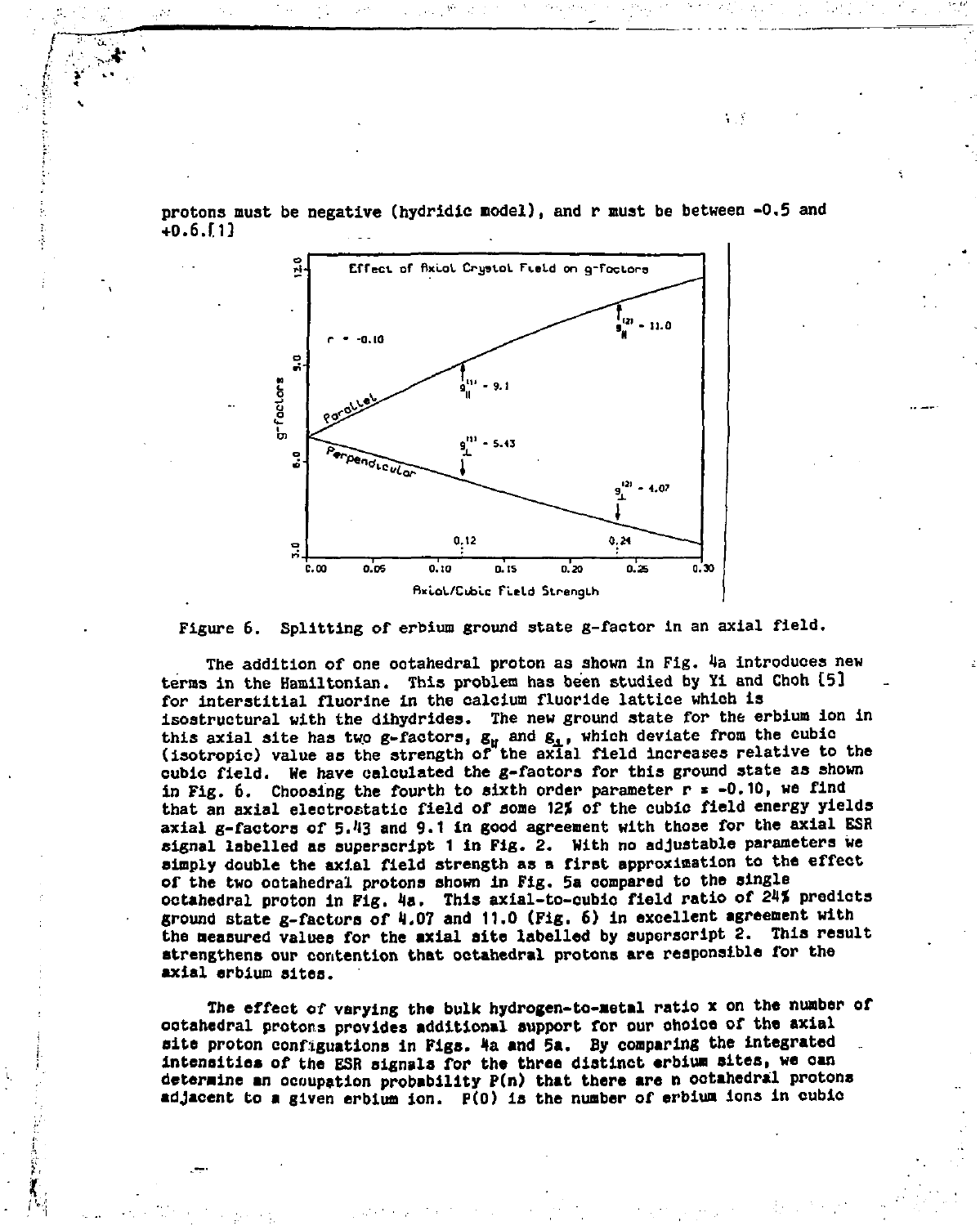**sites over the total number of erbium Ions, P(1) is the relative number with one next-nearest-neighbor octahedral proton and P(2) is the relative number with two octahedral protons. Richards [6J has solved this problem using a one parameter model which assumes: (a) there are no octahedral protons in the bulk scandium hydride (in acoord with the experimental fact that x does not exceed 2 for scandium hydride); (b) an erbium ion can have zero, one or two adjacent octahedral protons, but in the latter case they must be on opposite sides of the erbium; (c) the single parameter A depends on the difference in energy between a bulk tetrahedral proton and one in an octahedral site adjacent to an erbium ion divided by a "freezing" temperature below which the octahedral protons remain on a site. His result for the occupation probabilities can be expressed in terms of z = A(2-x)/x:** 



$$
P(1)/P(0) = 1/z
$$
;  $P(2)/P(0) = 1/(12z2)$ . (3a,b)



**In Fig. 7 we plot the experimental probability of one octahedral proton over zero octahedral protons (i.e., the number of erbium ions in axial site 1 over the number in a cubic site) versus the hydrogen-to-metal ratio x for three samples. We also show several theoretical ourvea using Eq. (3a) for four values of A. The dramatlo increase in axial erbium ion sites observed experimentally as x approaches 2 is predicted by the simple model which is based on the octahedral proton picture in Figs, la and 5a, and thus**  strengthens our choice of these proton configurations to explain the data. **similar figure for the probability of two ootahedral protons shows that the experimental data lies consistently above the values predicted by Eq. (3b). Although this discrepancy has not been resolved, we suggest that there is an**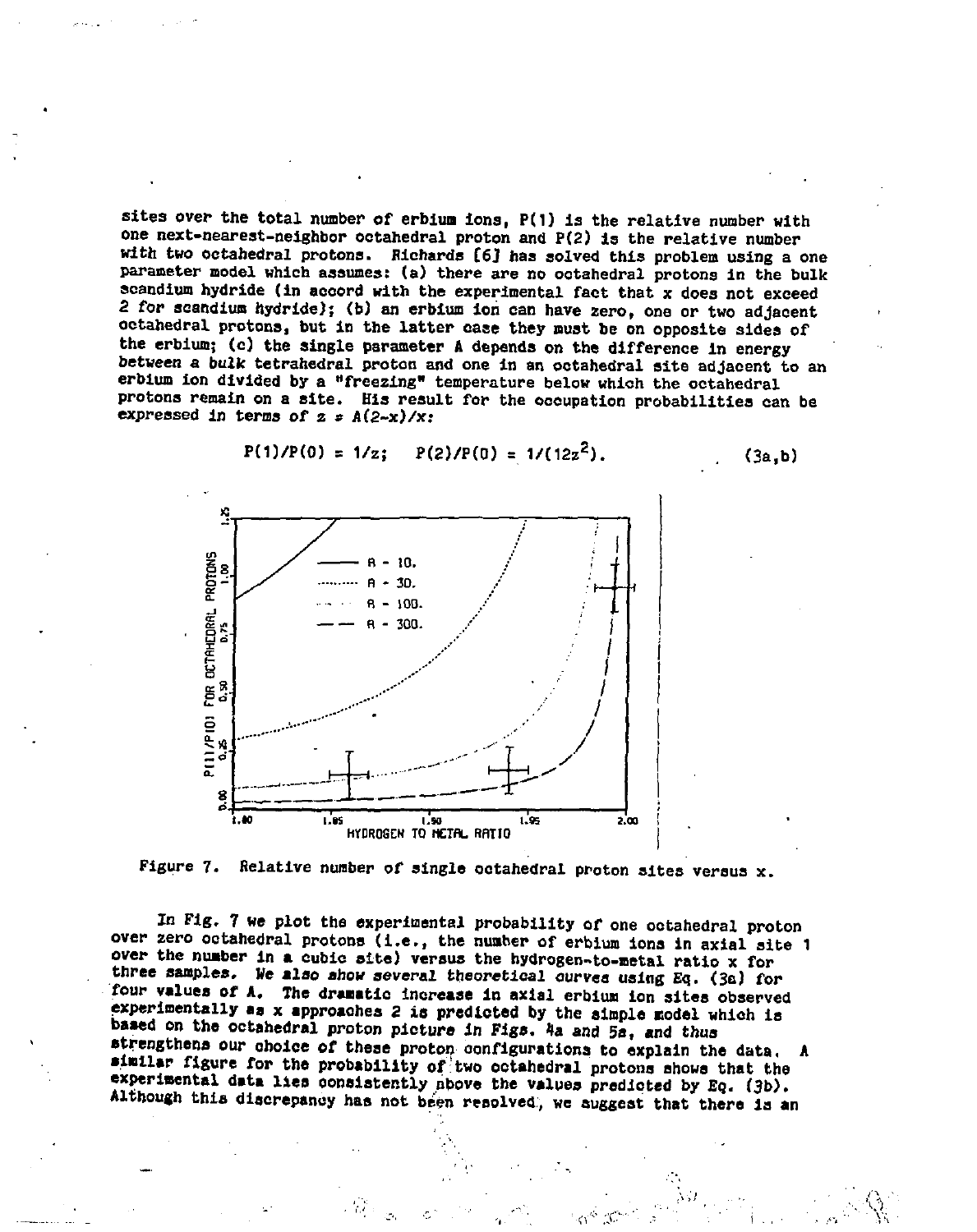**attractive interaction between the two octahedral protons in Fig. 5a such that the probability for erbium ions in this site is enhanced.** 

### **ERBIUM IS YTTRIUM HYDRIDE**

**Yttrium hydride is isostructural with scandium dihydride for x between 1.9 and 2.2," while for larger x yttrium hydride has the hexagonal HoD, structure. In the latter case the metal iona have orthorhomblc (biaxial) site symmetry, and one expects three distinct g-factors for the ground state. In Fig. 8 we show preliminary data for erbium ESH in two yttrium hydride samples. The top curve for x near 2 is remarkably similar to our results in scandium hydride. The main signal is for erbium in cubic sites, while there is at least one clearly resolved resonance from erbium in axial sites. The dependence of this signal on the hydrogen-to-metal ratio is under study.** 





**The lower curve in Fig. 6 shows erbium ESR data in yttrium hydride with x =2.5. The powder sample i3 probably a mixture of dihydride and trihydride phases, the signal near 1000 Oe associated with erbium in a oubic site in the dihydride while the three remaining strong lines indicate erbium in a biaxial**  site expected for the trihydride. This trace was taken at 2<sup>0</sup>K, and as the **temperature is increased the linewidth of the ESR signal from erbium in a cubic site broadens. This is expeoted for dilute ion ESR In a oetallia host: the linewidth Increases linearly with temperature due to spin relaxation via conduction electron scattering. The remarkable fact is that the linewidth for the remaining three resonances does not change appreciably from 2 to 10 °K. This would indicate that the erbium associated with these latter signals is in a nonmetallic host, and indeed yttrium trihydride Is reported to bs semiconducting. £ 7 J**